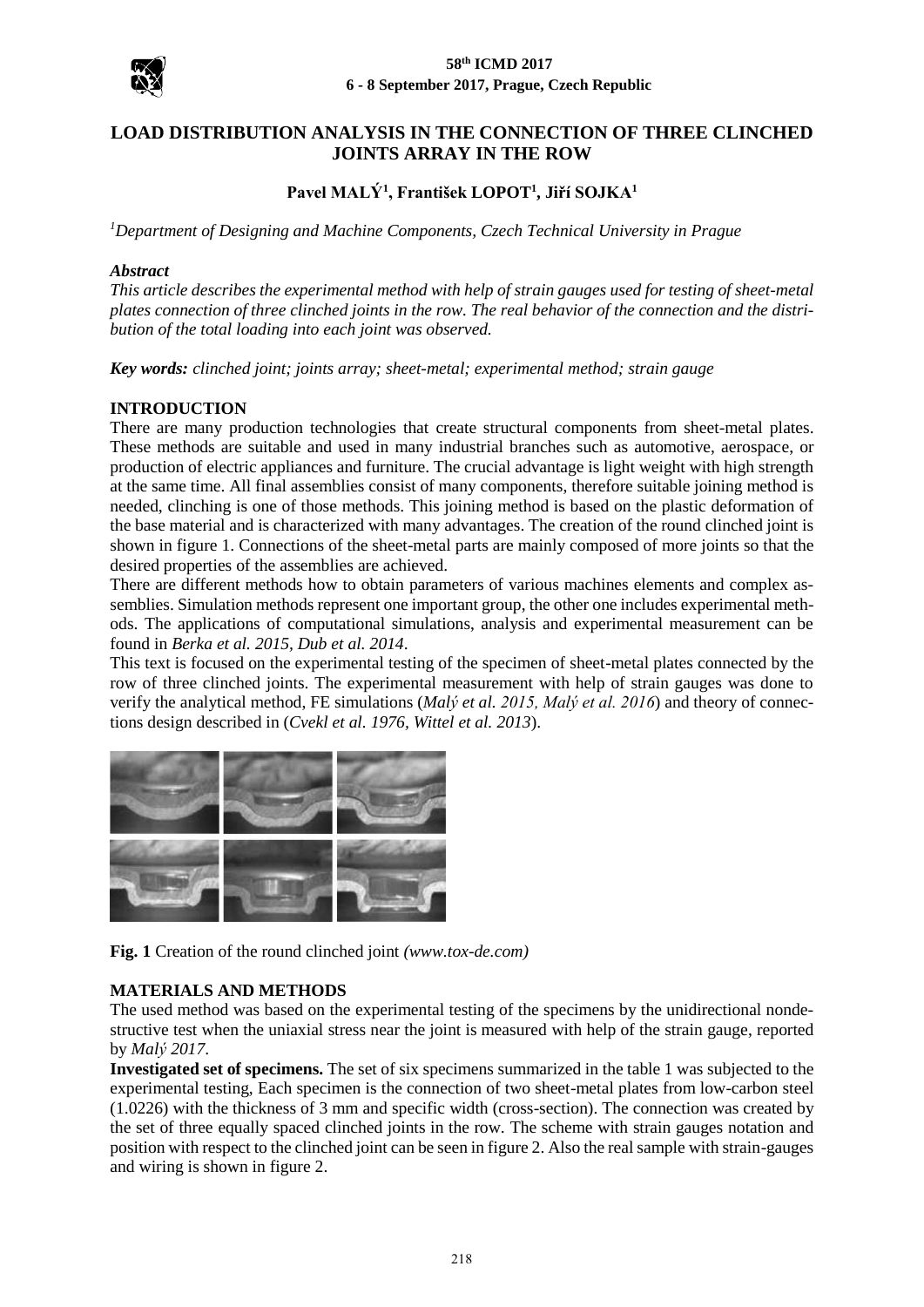

# **58th ICMD 2017 6 - 8 September 2017, Prague, Czech Republic**



# **Fig. 2** Scheme and real sample of tested specimen

| Specimen       | Cross-section | Joints spacing |
|----------------|---------------|----------------|
|                | mm            | mm             |
| $03-40-20$     | $40\times3$   | 20             |
| $03-40-30$     | $40\times3$   | 30             |
| $03-40-40$     | $40\times3$   | 40             |
| $03-40-50$     | $40\times3$   | 50             |
| $03-40-60$     | $40\times3$   | 60             |
| $03 - 80 - 30$ | $80\times3$   | 30             |

**Tab. 1** Set of tested specimens

**Instrumentation and measurement protocol.** The detailed scheme of the testing stand that was designed and built for the realization of the testing can be seen in figure 3. The loading to the specimen was applied by a hydraulic cylinder (HM) with help of the loading system mechanism. Velocity of the hydraulic cylinder movement, i.e. velocity of the loading, was controlled by the proportional valve (PV). The actual loading force was the controlled variable and was measured by HBM force sensor (*www.hbm.cz*). The loading cycle consist of smoothly increases from 70 N to the maximum value and decreases back to the minimum value.



**Fig. 3** Scheme of the testing stand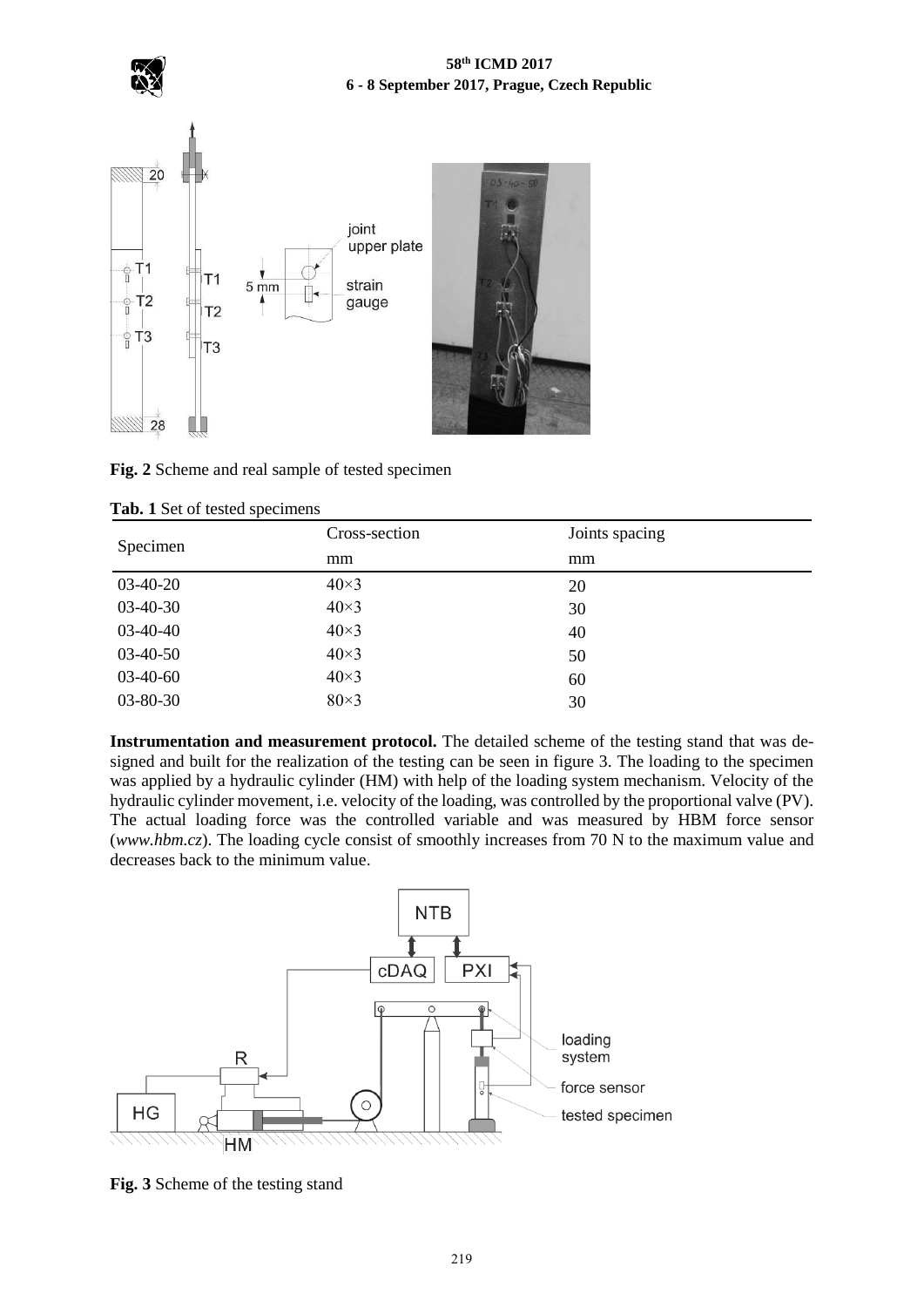

### **58th ICMD 2017 6 - 8 September 2017, Prague, Czech Republic**

**Data acquisition and processing.** The testing equipment was controlled and the data were measured with National Instruments apparatus and LabView software (*www.ni.com*). Measured data were processed in Matlab software. Figure 4 represents the example of time dependent measured data, i.e. loading force and uniaxial stress outputs from the three strain gauges near the joints.



**Fig. 4** Measured data

The graph in figure 5 shows the identification of dependency between loading force and measured stress for each strain gauge. It is visible the nonlinearity of the loading and unloading part of the cycle which can be explained by the influence of the testing stand properties.



**Fig. 5** Processed data

# **RESULTS AND DISCUSSION**

The measured and processed data are summarized in table 2. The distribution of the total loading force between three joints was done assuming some simplifications and limitations of the used measurement method. The measured value from the strain gauge T3 is influenced by the additional bending of the specimen, so the assumption of the equal loading of joints T1 and T3 was used.

It is obvious from the results that the outside joints (T1 and T3) are loaded more than the inside joint (T2). This corresponds to the theoretical analytical calculations and FE simulations.